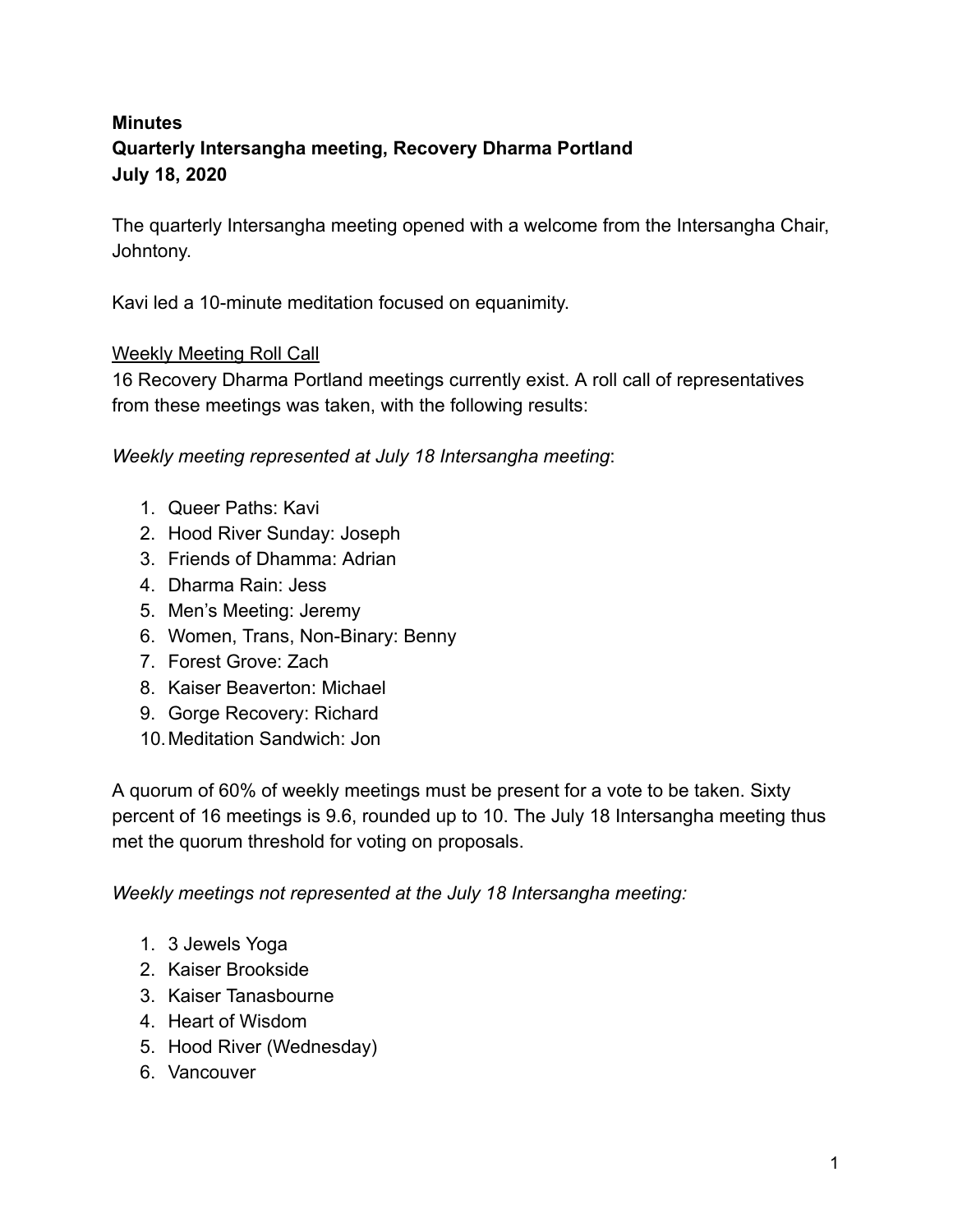Limor also attended the meeting as a non-voting representative of the Forest Grove weekly meeting. Semi attended as Intersangha Co-chair.

### Weekly meeting reports

In general, many of the meetings currently online have held a steady number of attendees (ranging from 8 to 20), while some have experienced a reduction in meeting attendance.

- The Monday night Dharma Rain meeting is looking for a new secretary to take over on August 1.
- The Monday morning Friends of Dhamma has a low attendance (less than 5 each week).

# Proposals Considered and Voted On

The weekly meeting representatives considered and unanimously passed these two proposals --

### **1**

## **Quarterly Intersangha Meeting Attendance and Quorum proposal**

At quarterly Intersangha meetings, a quorum of representation of 60% of weekly meetings is required to take a vote. A quorum cannot be reached to vote on important issues when weekly meetings do not participate in the Intersangha meeting (each meeting is counted towards the total required for a quorum).

It is proposed that if a weekly meeting is not represented at two quarterly Intersangha meetings in a row, that meeting will not be counted towards the total number of meetings in order to determine whether the 60% quorum has been reached.

Should the weekly meeting affected by this proposal be represented at a later quarterly Intersangha meeting, its presence will again be counted towards the quorum determination.

## **2**

### **RDPDX Intersangha Working Group Decision-making proposal**

The Intersangha Working group meets once a month (except August and December) to assist with event/workshop planning and meeting needs, and to track emerging issues. Minor decisions regarding these topics (such as length of event, time of event, support of meetings) are reached by discussion and general consensus.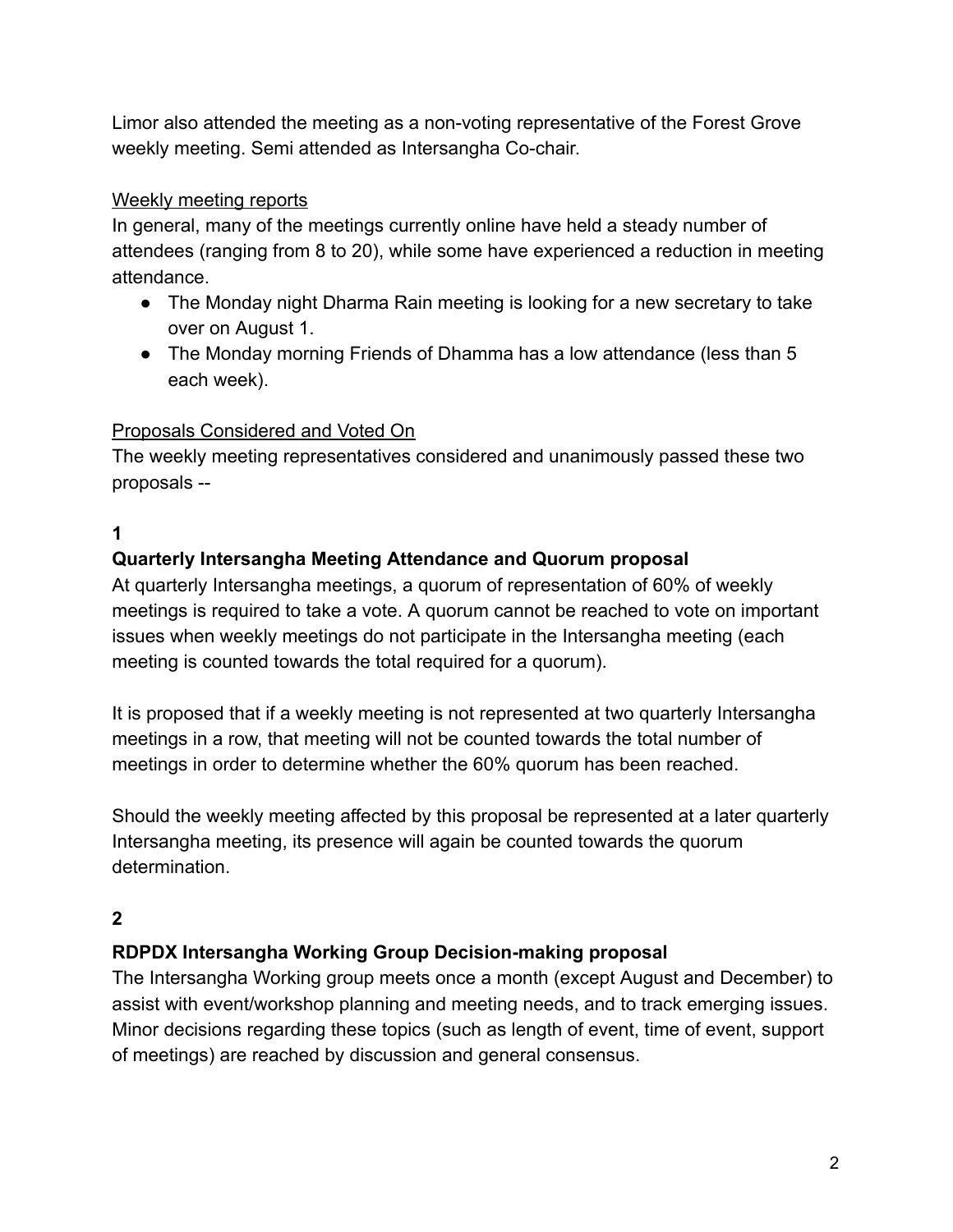Currently, binding votes regarding Intersangha business, rules and actions are only permitted at the quarterly Intersangha meetings. In order to facilitate decision making, when necessary, on important topics that emerge between these quarterly meetings, it is proposed that:

- 1. Going forward, the Intersangha Working Group, which consists of elected officers and the chairpeople of each committee, will be permitted to take votes on issues that affect the Intersangha. These votes may occur at the monthly meetings, or in extremely urgent moments, with a majority of the working group via an in-person meeting or electronic channels.
- 2. Votes at the Working Group level are approved when a majority votes in favor of a proposal. Votes are not approved when a majority votes against the proposal. If an officer position is vacant, that position does not count towards the total and the majority proportion.
- 3. If the Working Group approves or denies a proposal, the Intersangha, at a quarterly Intersangha meeting, has the right to reverse that approval or denial. If the Intersangha votes to reverse a Working Group decision, the Working Group may not take up that issue for a vote for 6 months after the Intersangha's reversal.
- 4. All Working Group decisions reached by a vote shall be announced to the Intersangha via the RDPDX newsletter and appropriate social media channels, and at the next Intersangha meeting.
- 5. Starting in 2021, all Committee Chairs shall be elected to the chair positions at the annual Intersangha meeting at which officer elections are held. Elected positions provide Intersangha support for the Committee Chairs participating in decision-making voting as outlined above.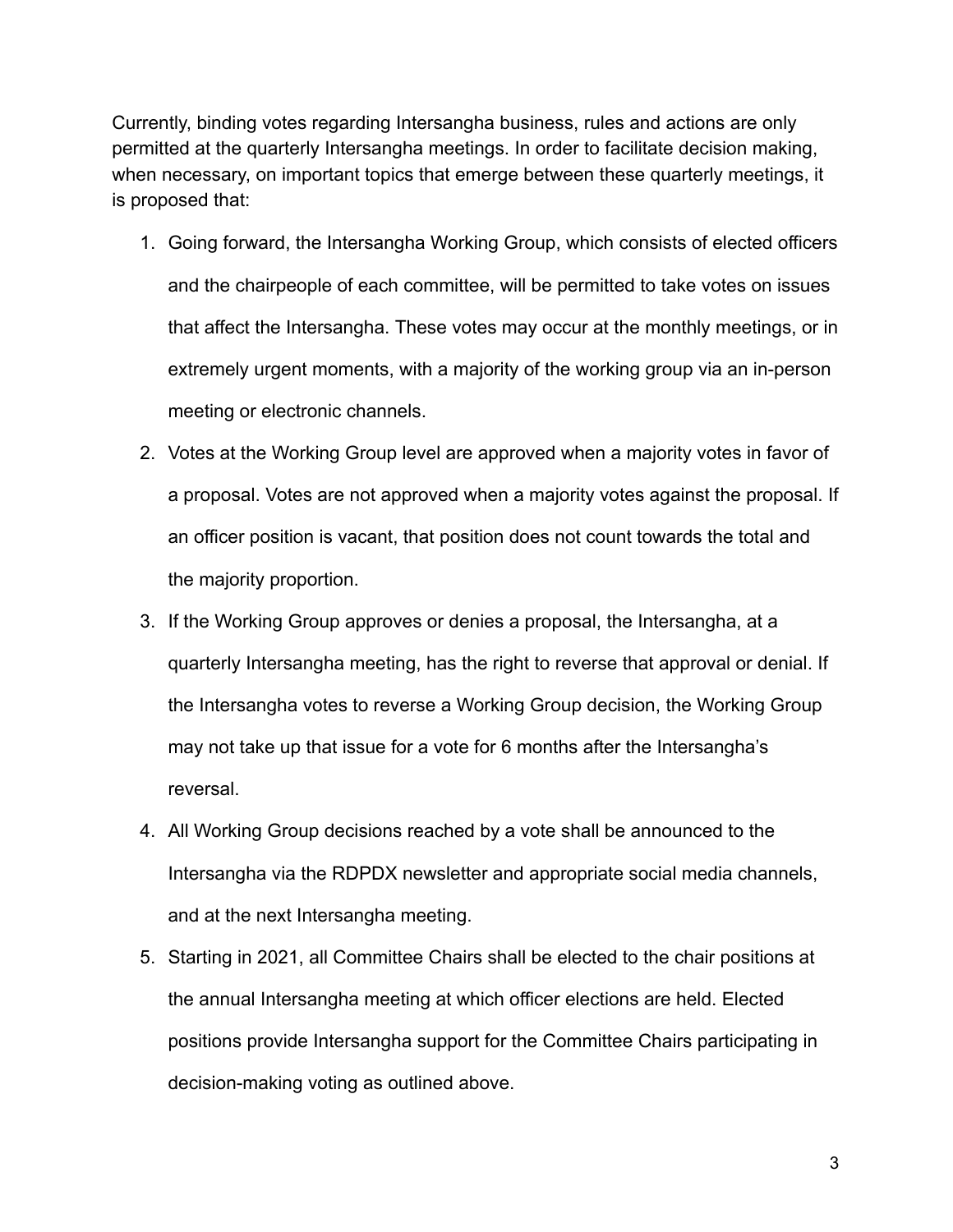#### BIPOC Initiative

Jess provided on the Black, Indigenous, People of Color (BIPOC) initiative. Results from the survey submissions made after the June 19 BIPOC forum indicated that sangha members are interested in a book club-type of effort for the consideration and discussion of racism and anti-racist efforts. An anti-racism resource and event page on the Recovery Dharma Portland website is proposed. An opt-in newsletter focused on anti-racism in the context of mindfulness is also proposed. Indications that separate spaces are needed for emotional processing of racial issues. Anti-racism facilitators are being considered.

#### Treasurer Report

The Intersangha Treasurer, provided this report for Johntony to deliver: There is \$875.15 in the OnPoint account. \$100 will be required to renew the Multnomah County business license required for the checking account to exist.

Johntony will need to be reimbursed for the Intersangha Zoom account subscription fee (\$15/month)

#### Committee Reports

Michael reported that the Wise Friendship Committee is looking to hold a second workshop this year, this one focused on wise inquiries.

Jess reported that the Program Committee continues to look at financial process addiction workshop later this year.

#### New Business

Johntony reported that the Co-Treasurer and the Co-Secretary positions are vacant and volunteers are being sought; he asked meeting representatives to make this announcement at weekly meetings

Jeremy proposed that up to \$200 be spent on Recovery Dharma books and fliers promoting Recovery Dharma Portland meetings. Books and fliers to be distributed at treatment facilities/centers. The proposal was unanimously approved.